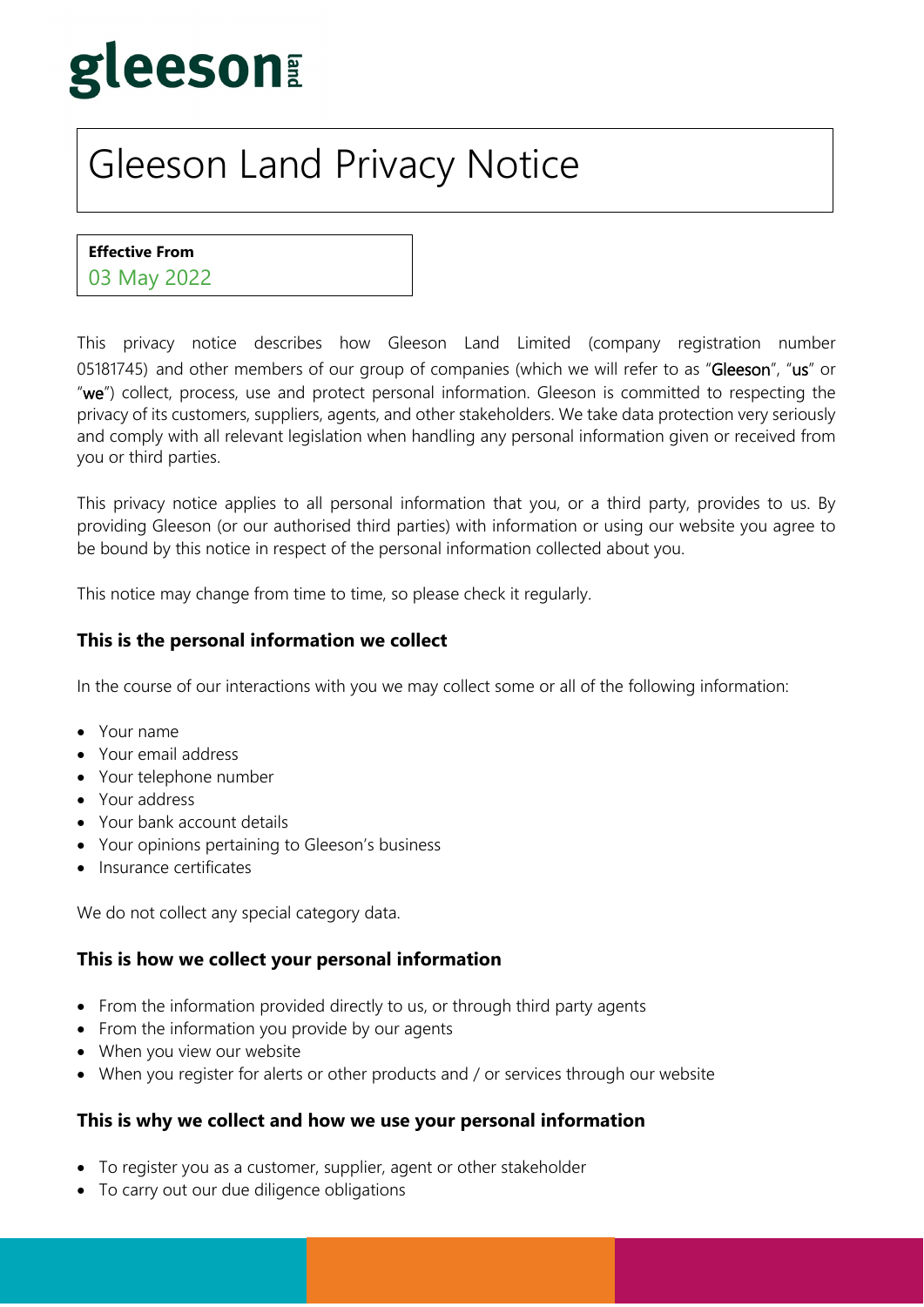# gleeson

- To provide services pertaining to Gleeson's land business
- Contacting you with information about Gleeson's land business or business opportunities
- Administering your instructions
- Administering payments
- To comply with legal or other regulatory requirements
- To support marketing campaigns

### **The legal basis we rely on to process your personal information**

Under Data Protection legislation we are allowed to process your personal information if we meet certain conditions. The reasons for processing that we rely on are as follows:

#### 1. In the performance of a contract

We need to process your personal information when it is necessary to perform a contract, such as an option agreement.

#### 2. In the performance of our legal obligations

Where we are required to do so by law, we will disclose your personal information, for example, where your personal information is requested by a law enforcement agency.

#### 3. Where we have a legitimate interest to in doing so

Where we consider that the use of your personal information is necessary to achieve a legitimate interest of Gleeson, and only if we've balanced Gleeson's interest against your interests, rights and freedoms. Many of the reasons that we collect your personal information will fall under this category.

#### 4. With your consent

Generally, we do not rely on consent as a legal basis for processing your personal information although we will get your consent before sending third party direct marketing communications to you, or as otherwise set out in this privacy notice. You have the right to withdraw consent to marketing at any time by contacting us.

#### **Who we share your personal information with**

We do not share your information outside of Gleeson, except with selected third parties that work on our behalf, to provide you with a product or service that is relevant to you. These companies are required to ensure appropriate security measures are in place and maintain the confidentiality of your information. These third parties can include but are not limited to: our service providers (including our solicitors or other professional advisors), or agents and our regulators (including the Financial Conduct Authority, the London Stock Exchange, HM Revenue and Customers and the Information Commissioner's Office).

Sometimes your personal information may be sent to other parties outside of the United Kingdom (UK) and the European Economic Area (EEA) in connection with the purposes set out above. We will take all reasonable steps to ensure that your personal information is treated securely and in accordance with this Privacy Notice, and in doing so may rely on certain "transfer mechanisms" such as the standard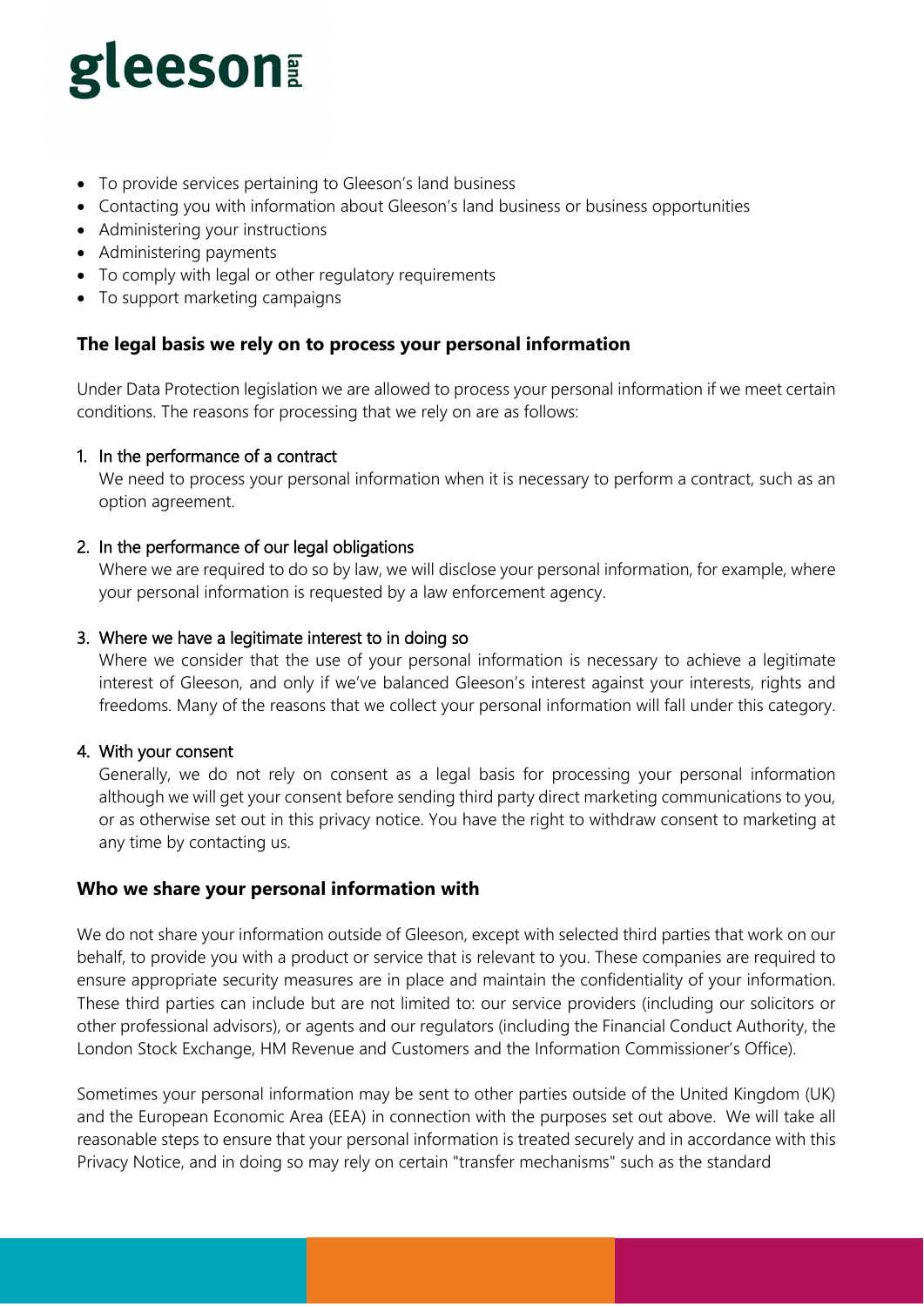# **Leeson**

contractual clauses approved by the European Commission. If you would like further information, please contact us.

### **How long we will hold your personal information**

We will only retain your personal information for as long as necessary to fulfil the purposes we collected it for, including for the purposes of satisfying any legal, accounting, or reporting requirements. To determine the appropriate retention period for personal information, we consider the amount, nature, and sensitivity of the personal information, the potential risk of harm from unauthorised use or disclosure of your personal data, the purposes for which we process your personal information and whether we can achieve those purposes through other means, and the applicable legal requirements.

## **Your Rights**

Under Data Protection legislation you have a number of rights. These include:

- The right to know how we use and handle your personal information
- The right to access the personal information that we are handling and to information contained within this privacy notice
- The right to anonymise your personal information, or for us to correct any mistakes in the information we hold
- The right at any time to object to direct marketing or for you to be removed from our databases or mailing lists
- The right to restrict processing
- The right to data portability
- The right to object
- Rights in relation to automated decision making and profiling

If you have any questions or complaints relating to how we use your personal information, or if you wish to exercise any of your rights regarding your personal information, please write to us at the following address and enclose appropriate identification in order that we may confirm your identity:

Company Secretary MJ Gleeson PLC 6 Europa Court Sheffield Business Park Sheffield S9 1XE

#### **Information Commissioner's Office**

You may contact the Information Commissioner's office to log a complaint either via their website: ico.org.uk or by calling 0303 123 1113.